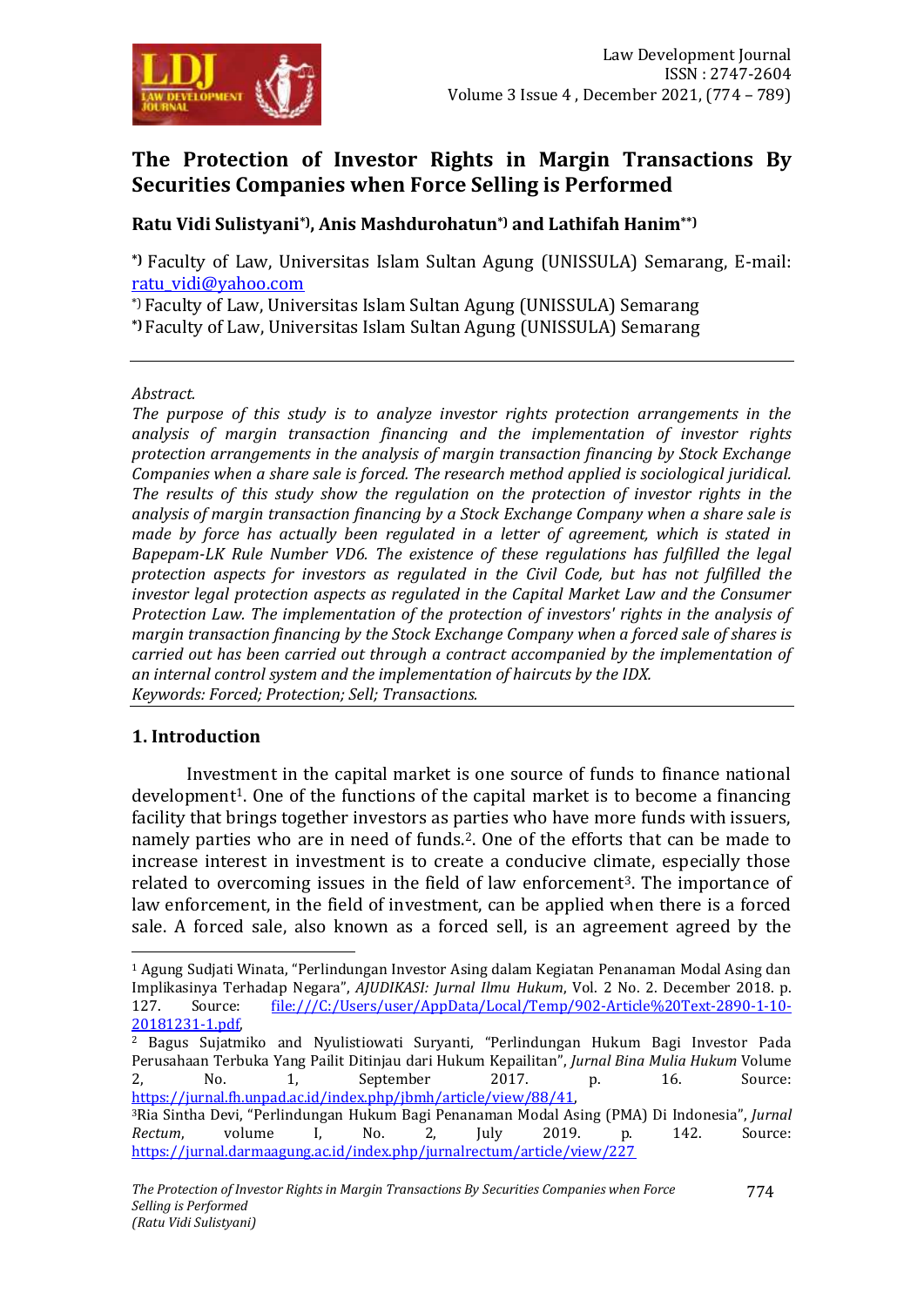

securities party with the customer<sup>4</sup>. This forced sell occurs when the stock value is at a forced sale ratio, where this condition occurs when the customer's margin ratio reaches 80%, which causes the company to have full authority to sell part or all of the securities in the customer's margin securities account.<sup>5</sup> The forced sell becomes a risk when there is margin trading or a decline in the value of shares, which requires the customer to add collateral or liquidate or sell the shares they hold to a securities company.<sup>6</sup>. Usually in margin trading, a forced sell occurs if the regular account customer up to T+4 is unable to settle the purchase obligation that matures on T+2, then the shares in the customer's regular account will be forced to sell for the customer's obligation7.

The implementation of a forced sell usually requires an involuntary sale of assets or securities to create liquidity in the event of an uncontrollable or unforeseen situation. Forced sales are usually carried out in reaction to economic events, changes in personal life, company regulations, or legal arrangements. A forced sell can refer to a number of situations where an individual asset is required to be sold. In the investment world, if a margin call is issued and investors cannot bring their investment to the minimum requirements, the broker has the right to sell shares. In personal finance, individual assets can be liquidated for various reasons including: bankruptcy, divorce, or death. In the field of security investment, A forced sale can occur in an investor's margin account if the investor fails to bring their account above the minimum requirements after being granted a margin call. A forced sell generally occurs after a warning is issued by the broker, regarding the under-margin status of an account. If the account holder chooses not to meet the margin requirements, or is unable to pay them, the broker has the right to sell the current shares<sup>8</sup>.

In the implementation of a forced sell, there is actually a calculation, as in the agreement with the broker, where a forced sell occurs when the stock purchased on margin has decreased by a certain percentage or if the limit of days in the use of margin has reached the limit, then a forced sell can be done9. The occurrence of a forced sell can also be carried out without the prior consent of the investor, and the broker has the right to choose the securities to be sold in order to reduce the risk faced by selling on the regular market. In addition, before the customer's debit balance falls below or equal to the maintenance ratio margin, all purchasing activities are suspended, and when the customer violates these

<sup>4</sup>Ocbc Securities. Securities Transaction Financing Agreement Margin Securities Financing Account Agreement for Margin Transaction. Article 13 Regarding Forced Sales. 2018. <sup>5</sup> Ibid.

<sup>6</sup>July Asril, "Margin Trading in the Capital Market and its Regulations in Indonesia", *Scientific Journal of Mea (Management, Economics, & Accounting*), Vol. 3, No. 1, 2019. 256-273. page. 263.

<sup>7</sup> Anonymous. Avoid Forced Sell When Using Limit Trading With Margin Facility. Included in Most, Issue 26 March 2020. Source: [Https://Www.Most.Co.Id](https://www.most.co.id/)

<sup>8</sup> [Alicia Tuovila.](https://www.investopedia.com/alicia-tuovila-4687215) 2021. *Forced Selling (Forced Liquidation*). Source: Investopedia, Edition 30 Juni 2021. Diakses Dari: [Https://Www.Investopedia.Com](https://www.investopedia.com/)

<sup>9</sup> Kiki Safitri, "Mau Main Saham Pakai Margin Trading, Pahami Mekanismenya Supaya Tidak Terjebak Kerugian", *Kompas*, Edition 20 January 2021. Accessed fro[m Https://Money.Kompas.Com,](https://money.kompas.com/)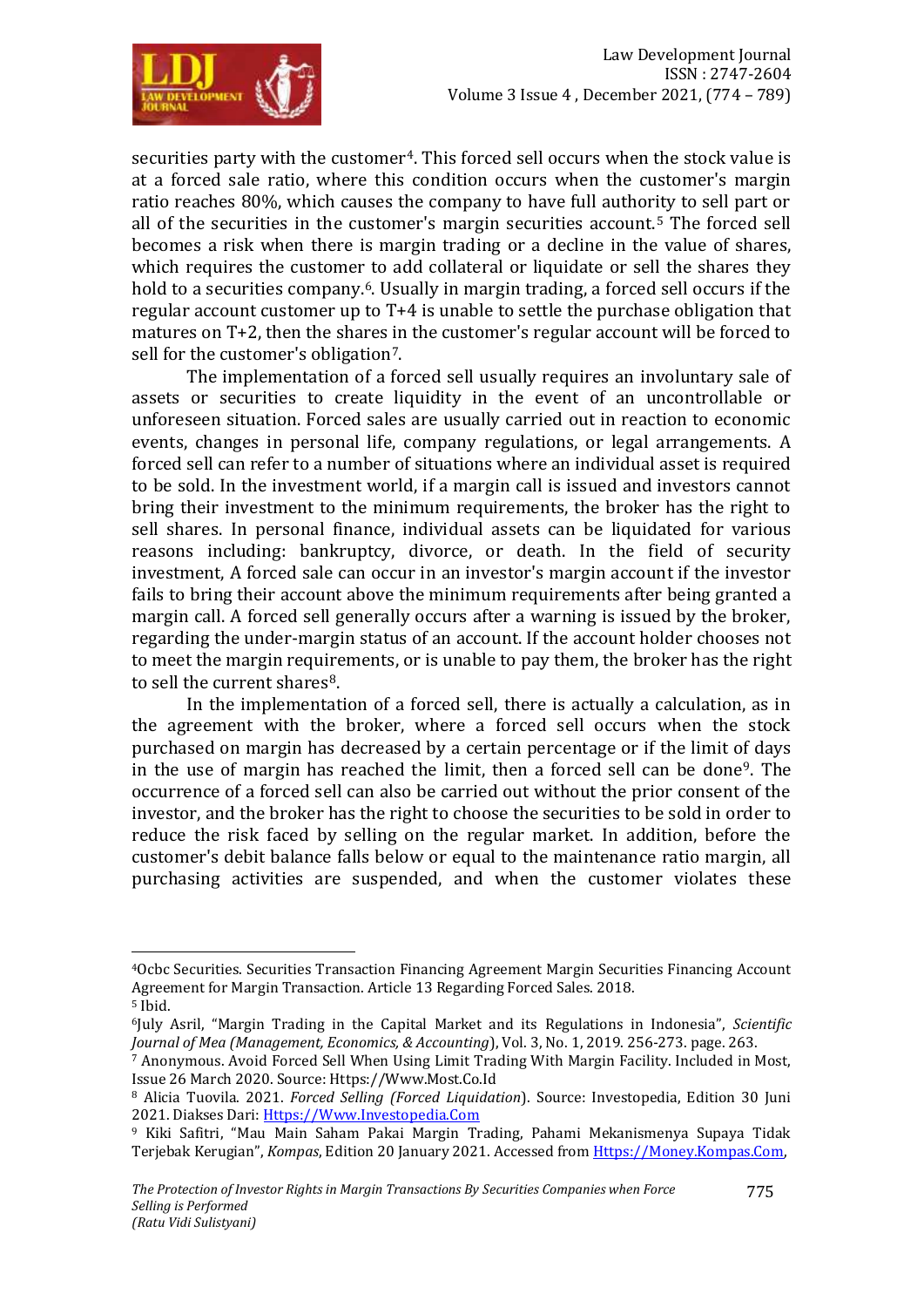

provisions, the company has the right to close the securities account for financing the customer's margin transaction even though the agreement has not ended  $10$ .

The forced sell regulation is contained in Act No. 8 of 1995 concerning the Capital Market, but the existence of this regulation does not fully explain the forced sell action. In addition, the regulation regarding forced selling has actually been contained in *Bapepam* Regulation Number VD6 concerning Financing of Securities Transactions by Securities Companies for Customers and Short Selling Transactions by Securities Companies which was amended by Decree of the Chairman of *Bapepam*-LK, No. Kep. 258/ BL/ 2008. The regulation contains many requirements for customers, exchange members who can do financing, traded securities, and the main points of agreement that must be included in margin transactions.<sup>11</sup> However, in the regulation there are still weaknesses, where there is no clear monitoring mechanism for compliance with these regulations. This condition is also reinforced by the abundant evidence that *Bapepam* is negligent in supervising the capital market $12$ .

This oversight by *Bapepam* can be exemplified by the impact on several issues, such as the emergence of problems in the field, especially those caused by the absence of the principles of good faith (accurate and complete disclosure of information) and good communication (providing information to investors openly and quickly), which is very much needed. in the contract agreement in the margin transaction made by the securities company. Where if one of these principles is not implemented, then margin transactions will cause problems. This is as found in the case of PT. DBS Vickers Indonesia, which was revealed in 2009, used customer funds for a forced sale of a margin transaction account in Dedy Hartawan's regular account which indicates a violation of regulations, where a forced sell can be made on a margin account, besides that, the customer also reports that the securities company has traded securities without the customer's approval, in this case the customer has lost funds in his securities account of up to Rp 90 billion. As a result of this incident, the customer suffered a loss from the forced sell, so this needs to be given more attention, because the characteristics of margin transactions have a relatively high risk.

The weakness of supervision that should have been carried out by *Bapepam* also had an impact on the occurrence of forced sells, which was caused by the problem of manipulation of stock prices carried out by PT Sekawan Intripratama Tbk (SIAP) in 2014, and carried out by PT Dharma Samudera Fishing Industries (DSFI) and Primarindo Asia Infrastructure (BIMA) in 2002, all of which of course brought losses to customers<sup>13</sup>, due to the manipulation of the share price,

 $\overline{a}$ 

<sup>10</sup> Chuasanga A., Ong Argo Victoria, "Legal Principles Under Criminal Law in Indonesia and Thailand", *Jurnal Daulat Hukum*, Vol 2, No 1 (2019) <http://jurnal.unissula.ac.id/index.php/RH/article/view/4218>

<sup>11</sup>Fitria Dina. 2015. *Perlindungan Hukum Terhadap Investor Dalam Hal Jual Paksa (Forced Sell) Di Pasar Modal (Studi Di Pt. Bni Securities Padang).* Diploma Thesis, Upt. Perpustakaan Unand. URL. [https://onesearch.id/Record/IOS3153.115,](https://onesearch.id/Record/IOS3153.115) p. 17.

<sup>12</sup>Anonymous. Op.cit.

 $13$ Ibid.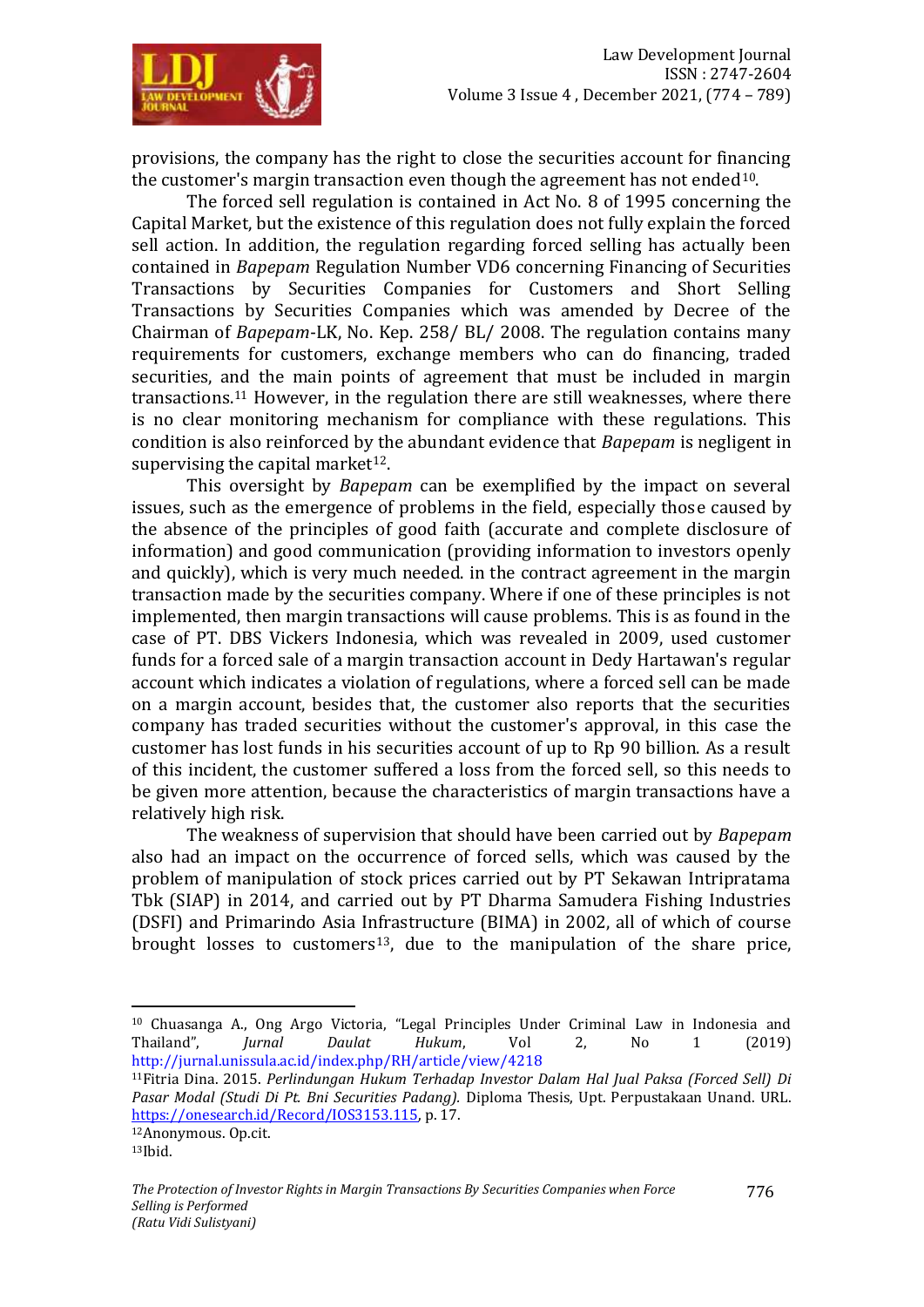

furthermore, the customers are unable to make payments, so this triggers a forced sell which is certainly detrimental to these customers.

The forced sell practices carried out by the company as exemplified above are deliberately carried out as a result of the weakness of existing regulations that do not contain the supervisory mechanism that must be carried out by *Bapepam*, thus providing opportunities for weaknesses in the supervision carried out by *Bapepam*. As a result, this will certainly result in losses that must be experienced by investors, as a result of injuring the rights of investors in obtaining legal protection, which in turn has an effect on public confidence in the securities company. Based on these issues, it is appropriate to question the protection of investors regarding their shares which are sold without notification or approval and a transparent mechanism.14.

In accordance with these problems, it is necessary to research on legal reforms that are applied to protect investors' rights in the analysis of margin transaction financing by Stock Exchange Companies when selling shares by force, because so far there has been a problem of regulatory weakness in forced sales which is detrimental investors. These weaknesses can be seen in the contradictions contained in *Bapepam*-LK Regulation Number VD6 Financing of Securities Transactions by Securities Companies for Customers and Short Selling Transactions by Securities Companies number 4 which contradicts the legality of standard clauses in the Consumer Protection Law, as well as the absence of further regulation further regarding the mechanism of forced selling of shares so that crossing practices that tend to harm customers/investors can be avoided,

This research was also conducted to answer the weaknesses in previous research, as the results of previous research conducted by Linda Ismaya (2014) which found a conflict between the legal protection of investors as regulated in the Capital Market Law and the Consumer Protection Act. In addition, this study also complements the weaknesses carried out by previous researchers, namely Verdy J. Pangaribuan (2012) who has a weakness that is the act of violating *Bapepam*-LK Regulation No. VD6 of 2008, especially those carried out through force selling in accordance with applicable regulations, which must be followed up by determining the criteria for securities in accordance with the provisions of the applicable *Bapepam*-LK regulations.In accordance with these problems, in order to be able to answer existing problems related to the need for legal updates that can be applied to provide protection for investors' rights in the analysis of margin transaction financing by Stock Exchange Companies when there is a forced sale of shares.

Based on the background explanation above, this research is aimed at analyzing the arrangements for protecting investors' rights in the analysis of margin transaction financing by Stock Exchange Companies when a stock is sold by force and the implementation of investor rights protection arrangements in the analysis of margin transaction financing by Stock Exchange Companies when selling shares.

<sup>14</sup>Jusuf Anwar. (2005). *Pasar Modal Sebagai Sarana Pembiayaan dan Investasi*. Bandung: Alumni, p. 220.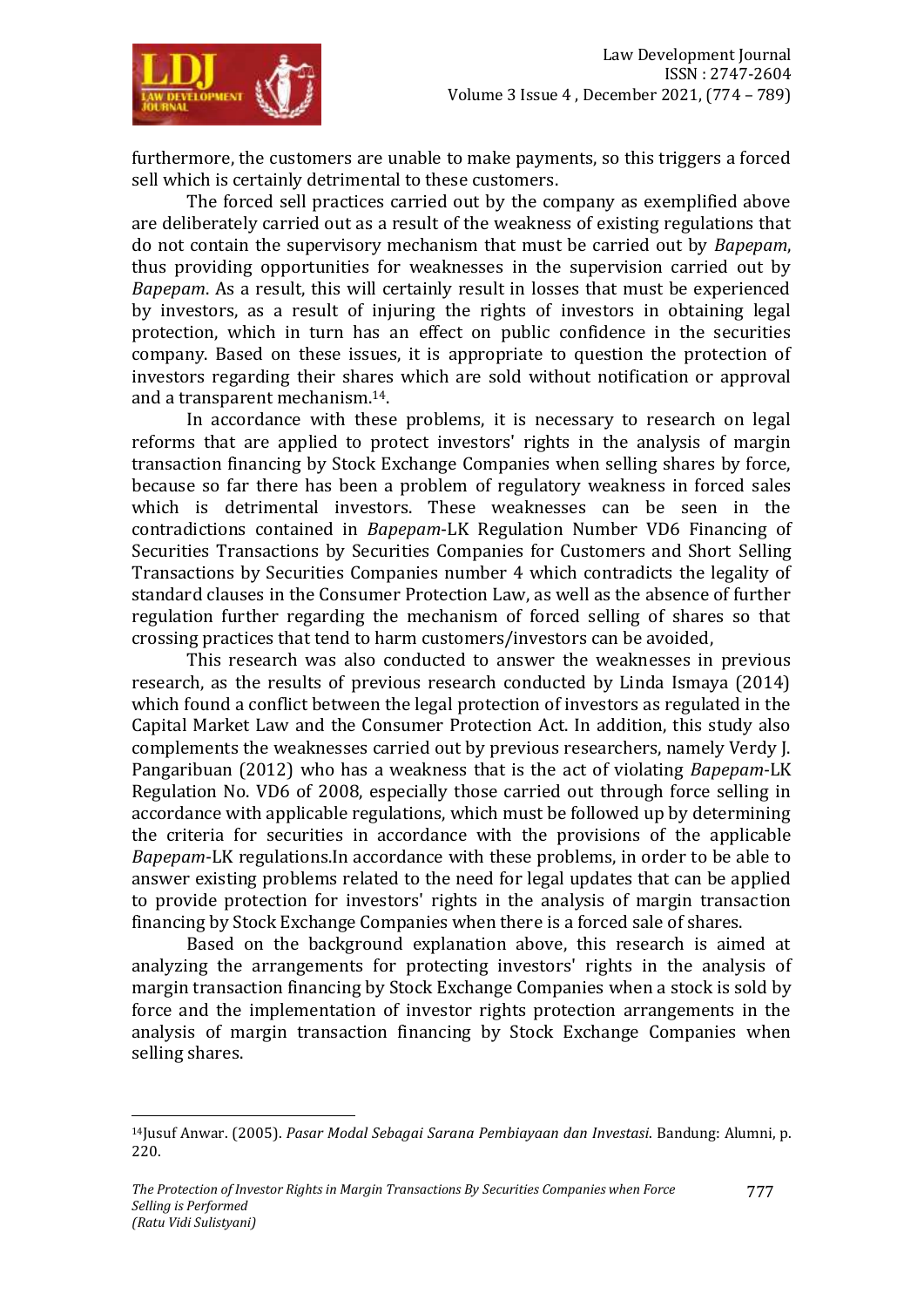

# **2. Research Methods**

The research approach used is a sociological juridical approach. The source of the data for this research comes from secondary data sources that come from information in the form of data, reports, and statutory regulations. Data collection techniques that researchers use in research include interviews. Data analysis was carried out by qualitative descriptive analysis.

# **3. Results and Discussion**

The results of the study show that margin trading and forced sell transactions are not regulated in Act No. 8 of 1995 concerning the Capital Market. The Capital Market Law only regulates general transactions while special transactions are regulated outside the law. Margin trading and forced sell transactions are regulated by *Bapepam*-LK Regulation (now OJK) Number VD6 concerning Financing for Settlement of Securities Transactions by Securities Companies for Customers and Jakarta Stock Exchange Regulation Number 19 of 1997 concerning Margin Transactions, Decree of the Chairman of *Bapepam*-LK No. Kep-556/BL/2008 concerning Financing of Securities Transactions by Securities Companies for Customers and Short Selling Transactions by Securities Companies, and Financial Services Authority Regulation Number 21/POJK.04/2019,

To anticipate transactions that could cause the JCI to fall further, *Bapepam* issued a number of regulations, including the revision of the forced sell rule. This forced sell transaction was then regulated, among others, by Decree of the Chairman of *Bapepam*-LK No. 556/BL/2008 and Financial Services Authority Regulation Number 21/POJK.04/2019. This regulation regulates the Financing of Securities Transactions for Customers and Short Selling Transactions by Securities Companies. The Stock Exchange is required to stipulate Stock Exchange regulations that regulate the requirements for Securities that can be transacted with financing by Securities Companies and which can be used as collateral for financing in securities transactions. Forced sell transactions which resulted in the current condition of the capital market experiencing instability so that the impact on the world economy became volatile15. So, basically forced sell transactions in Indonesia are allowed. However, *Bapepam*-LK still determines what signs of forced sell transactions are allowed. The goal, of course, is to secure the domestic capital market in addition to the interests of minority investors.

Arrangements regarding margin trading and forced sell transactions are related to the arrangements in Book III of the Civil Code, especially the arrangements regarding agreement issues that occur in margin trading and forced sell transactions. Agreements in margin trading and forced sell transactions occur between the two parties where one party promises the other party to do something. This is in accordance with Article 1313 of the Civil Code, which states: "An agreement is an act by which one or more persons bind themselves to one or

<sup>1</sup> <sup>15</sup> Decision of the Chairman of BAPEPAM-LK Number KEP-556/BL/2008 Financing of Securities Transactions by Securities Companies for Customers and Short Selling Transactions by Securities Companies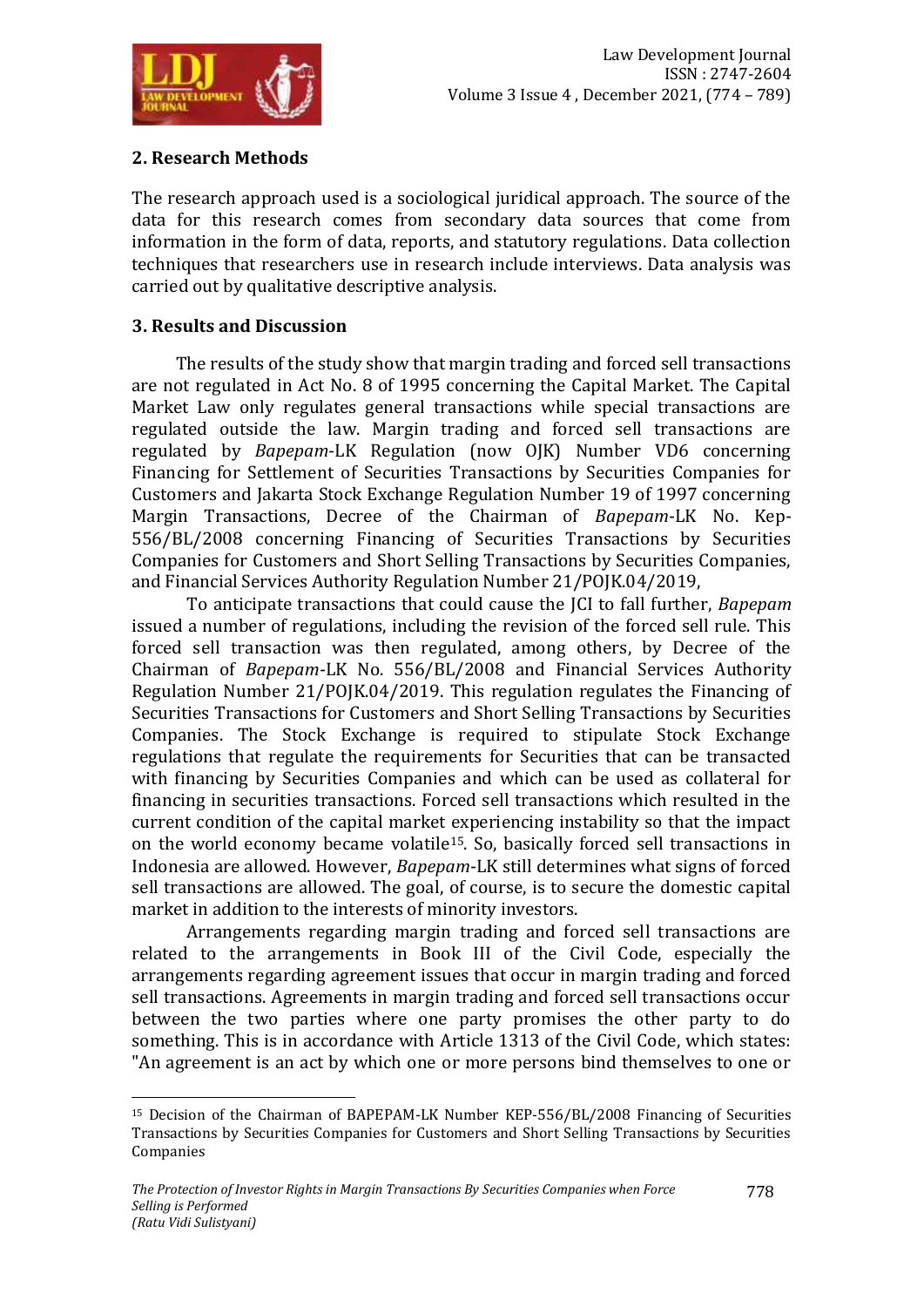

more persons". Civil law applicable in Indonesia recognizes the existence of freedom of contract, this can be concluded from the provisions of Article 1338 paragraph (1) of the Civil Code,16.

The source of freedom of contract is individual freedom, so that the point of departure is individual interests as well. So that the nature of book III of the Civil Code is open and opens the possibility of agreements that have not been regulated in the Civil Code concretely, but still in accordance with the principles and conditions of a valid agreement in the Civil Code, in other words it is allowed to override the regulations contained in the third book.17.

The agreement made must be in accordance with Article 1320 of the Civil Code in order to have binding force, so that with the principle of freedom of contract and the open nature of book III of the Civil Code, the parties in margin trading and forced sell transactions are free to determine the contents of the agreed contract which will ultimately result in binding on both parties<sup>18</sup>. Agreements that occur in margin trading and forced sell transactions can use article 1313 of the Civil Code as a setting, so that what is a legal requirement for an agreement contained in the Civil Code must be considered so that the imposition of agreement rules in Indonesia which generally use the Civil Code can be applied as well as agreements in transactions margin trading and forced sell can be recognized as valid.

However, the civil law applicable in Indonesia recognizes the existence of freedom of contract, this can be concluded from the provisions of Article 1338 paragraph (1) of the Civil Code, which states that all contracts (agreements) that are made legally apply as law for those who make them. The subject matter of margin trading is the contract between securities companies and investors. Margin trading has the potential to cause disputes between customers or investors and securities companies, for example if one of the parties violates the agreed contract. Therefore, in this margin trading transaction the principles of good faith and good communication should apply.

To strengthen this explanation, the regulation on the protection of investor rights in margin transactions when a sale of shares is carried out forcibly is also strengthened by the explanation of Article 4 of Act No. 8 of 1995 on the Capital Market which states that "Guidance, regulation, supervision as referred to in Article 3 is carried out by *Bapepam* with the aim is to create an orderly, fair and efficient Capital Market activity as well as to protect the interests of investors and the public."

The Regime of Act No. 8 of 1995 concerning Capital Markets (hereinafter referred to as UUPM) determines and stipulates that the authorized authority on the capital market is *Bapepam*-LK. This authority is under the Ministry of Finance to develop, regulate and supervise the capital market. In its activities, *Bapepam*-LK

 $\overline{a}$ <sup>16</sup>Subekti and R. Tjitrosubidio, 1996, *Kitab Undang-Undang Hukum Perdata*. Jakarta: PT. Pradnya Paramita, p. 345.

<sup>17</sup>Endi Budiman, 2010, *Perlindungan Hukum terhadap Perusahaan Sekuritas dalam Transaksi atas Fasilitas Margin Trading*. Semarang: Universitas Diponegoro, p. 101. 18Op. cit. p. 339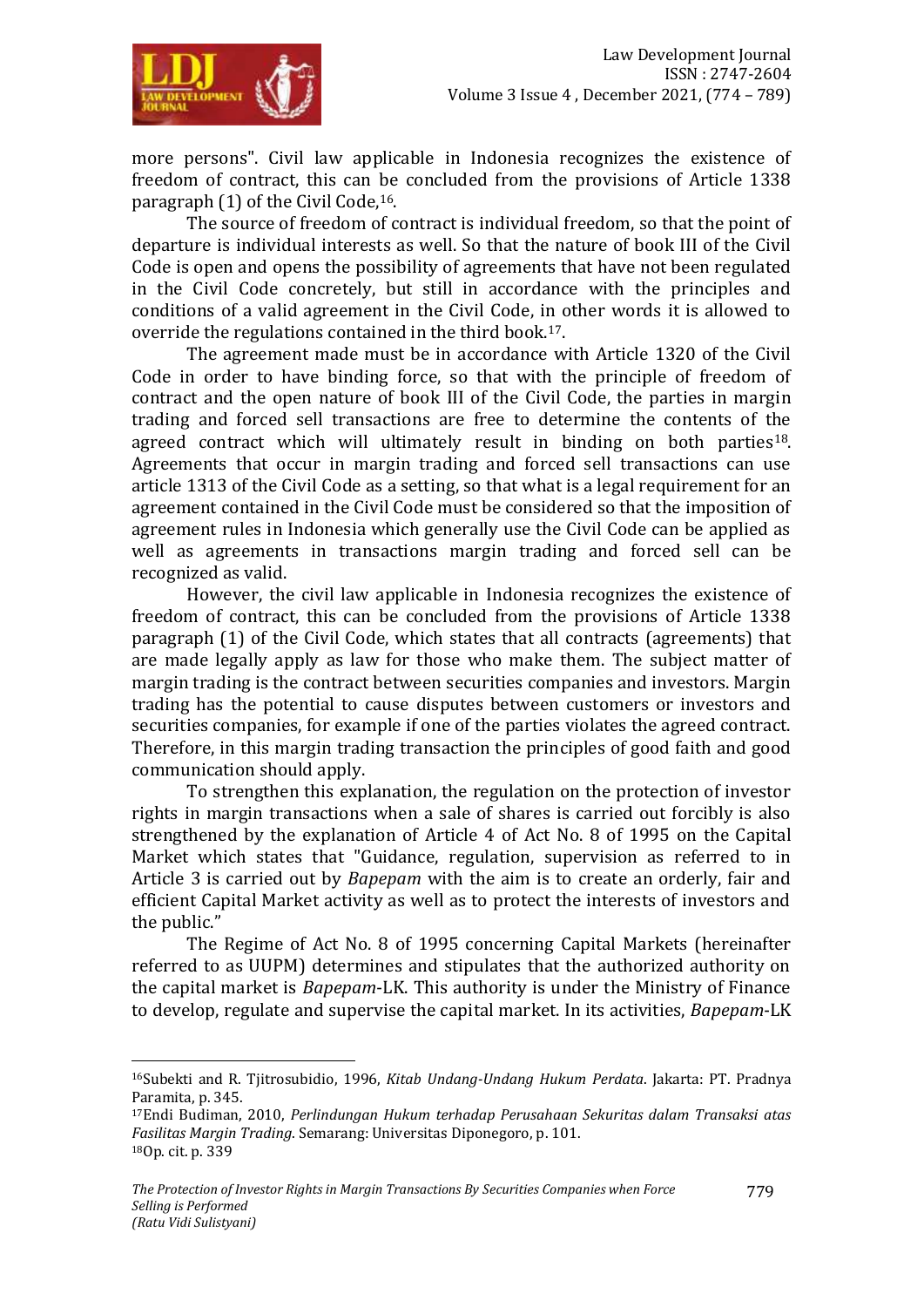

is under and responsible to the Minister of Finance. *Bapepam*-LK has the authority to carry out preventive and repressive legal protection for the capital market.

To protect investors, the issuer who will sell securities in a Public Offering must provide the opportunity for investors to read the prospectus regarding the securities issued, before the order or at the time the order is placed. In the end, after *Bapepam*-LK paid attention to the completeness and clarity of the issuer's documents to conduct a Public Offering in order to comply with the principle of capital market transparency. This is important considering that the prospectus for securities is the initial door and time for investors to consider whether or not to decide to buy a security.

The next precautionary measure taken by *Bapepam*-LK is to stipulate that the securities prospectus are prohibited from containing misleading content or incorrect information regarding material facts19 or presenting information about the advantages and disadvantages of the securities offered. In practice, *Bapepam*-LK standardizes the preparation of the prospectus for the securities to be offered. This protective measure begins when *Bapepam*-LK grants licenses to SROs, mutual funds, securities companies, and supporting professions to operate in the capital market.

In addition to preventive measures, *Bapepam*-LK is also authorized to carry out inspections and investigations. This is a consequence of the supervisory function given by law to *Bapepam*-LK. Examination activities are carried out on all parties suspected of having, being, or trying to commit or ordering, participating, persuading, or assisting in violating the capital market law and its implementing regulations.19.

The real form of legal protection that is right for dealing with cases like the one above is by taking preventive and repressive legal protection measures. This legal protection measure is also closely related to the rights of consumers to take advantage of financial service institutions. Preventive action that can be taken by the stock exchange authority to prevent system disturbances from happening again is to provide guidance and consumer education. This is in accordance with Article 4 letter f of the UUPK. The Exchange provides education for stock exchange members as well as consumers who have registered as investors about securities transactions and simulations of actions (mock trading) that must be carried out by stock exchange members and investors in the event of force majeure on the transaction equipment.

The objects in the margin transaction financing agreement between a securities company and its customers are funds and securities where the types of both objects are clear and can be calculated and the amount determined. The margin transaction financing agreement is made based on the economic needs of both parties. Meanwhile, the element of legal competence in the margin transaction financing agreement can be seen from the validity of the agreement to open a regular securities account where the customer must already have a regular securities account with the same securities company first. The customer is deemed

<sup>19</sup>Irsan Nasaruddin, et.all, 2011, *Aspek Hukum Pasar Modal Indonesia*, cet. 7. Jakarta: Kencana Prenada Media Group, p. 117.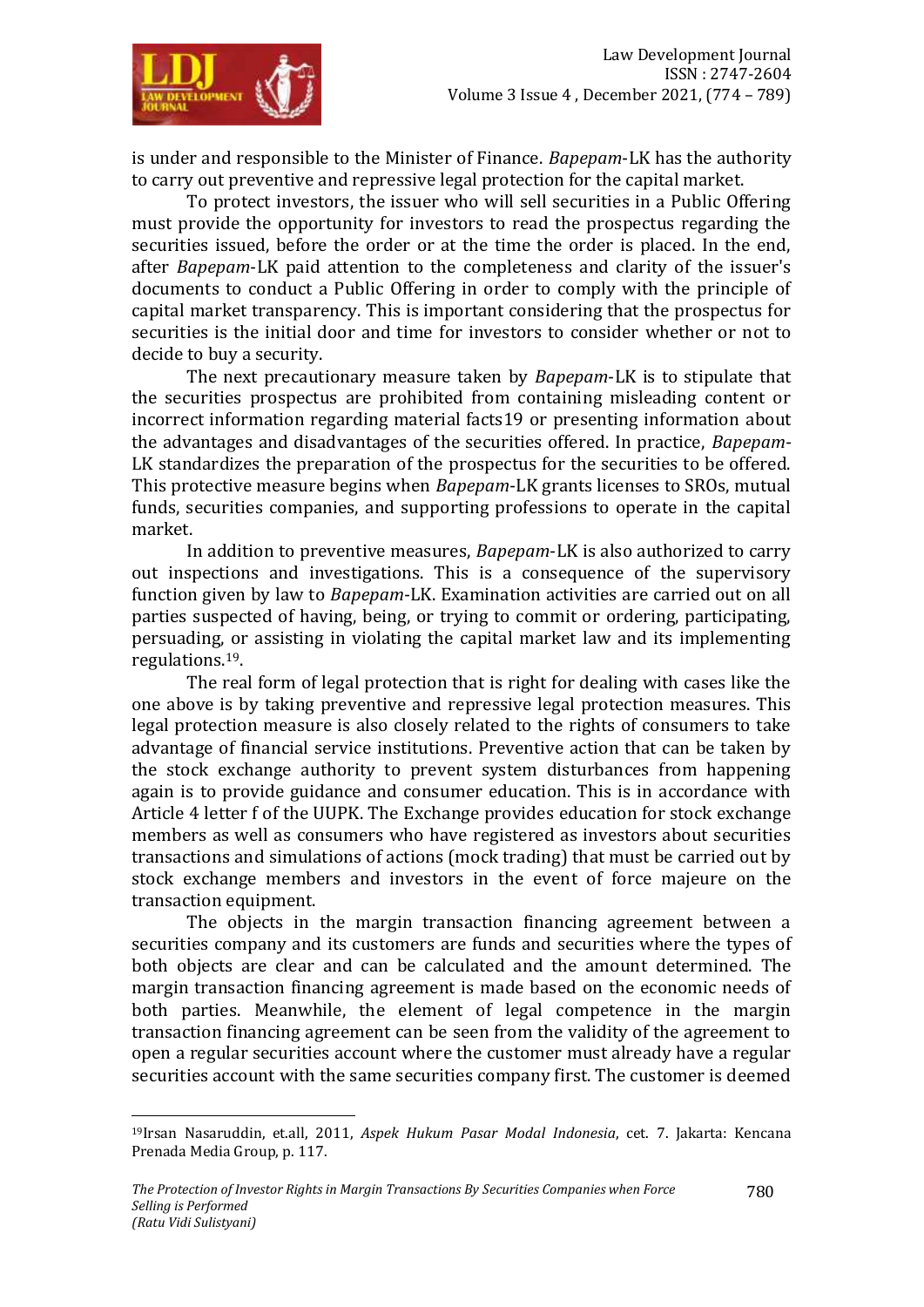

1

to have agreed with the securities company regarding the contents of the agreement if the customer accepts and signs an agreement containing the clause.

Legal protection includes preventive and repressive legal protection<sup>20</sup>. As a preventive measure there must be a law which in the process of its formation is given the opportunity for all parties to express opinions and objections before the official formation of regulations. The Financial Services Authority carries out the regulatory function carried out by the Board of Commissioners, while the supervisory function is carried out by the Chief Executive who oversees the respective fields of capital market, banking and non-bank financial institutions where the Chief Executive also serves as the Board of Commissioners. The formulation of regulations and policies is carried out with input from each Chief Executive based on a study of problems and regulatory needs in the field. The Chief Executive in the capital market sector will be the party representing the interests and needs of capital market participants.

The law that will be formed must protect human rights because legal protection in principle is the implementation of the recognition and protection of human dignity and the concept of the rule of law itself. Similar to Jimly's opinion regarding the protection of human rights as one of the elements of a state of law, $21$ protection of human rights is one of the important elements of the rule of law concept.

Human rights as stated in Article 28A paragraph (1) are "rights to recognition, guarantee of protection and fair legal certainty and equal treatment before the law". Each individual also has the right to obtain information as stated in Article 28F. Article 28H paragraph (4) states that citizens have "rights to private property which cannot be taken over arbitrarily by anyone".

The foregoing has the consequence that shares in margin transactions recorded in accounts belonging to customers/investors cannot be sold arbitrarily by securities companies and that customers/investors have the right to obtain information on everything related to shares in his account. Transparency, credibility and professionalism in the capital market are the main requirements and keys in addition to the importance of supervision from the capital market authorities.

The purpose of preventive legal protection is to prevent disputes from occurring. Therefore the law must be able to protect the interests of the parties in it. The forced sale of shares as regulated in *Bapepam*-LK Regulation Number VD6 is seen as a legal protection measure for securities companies from their customers who do not fulfill the obligation to fulfill guarantees to keep the financing ratio at the specified limit.

Protection of securities companies is carried out by limiting the interests of other parties in this case are customers or investors. This means that legal protection for customers/investors must be carried out in the opposite way, namely limiting the interests of securities companies through a new law. Legal

<sup>20</sup>Phillipus M. Hadjon, 1988, *Perlindungan Hukum bagi Rakyat Indonesia.* Surabaya:Bina Ilmu, p. 5. <sup>21</sup>Jimly Asshiddiqie. No year. *Konsep Negara Hukum*. Source[: www.jimly.com.](http://www.jimly.com/) Accessed on 4 August 2021 at 11:10 WIB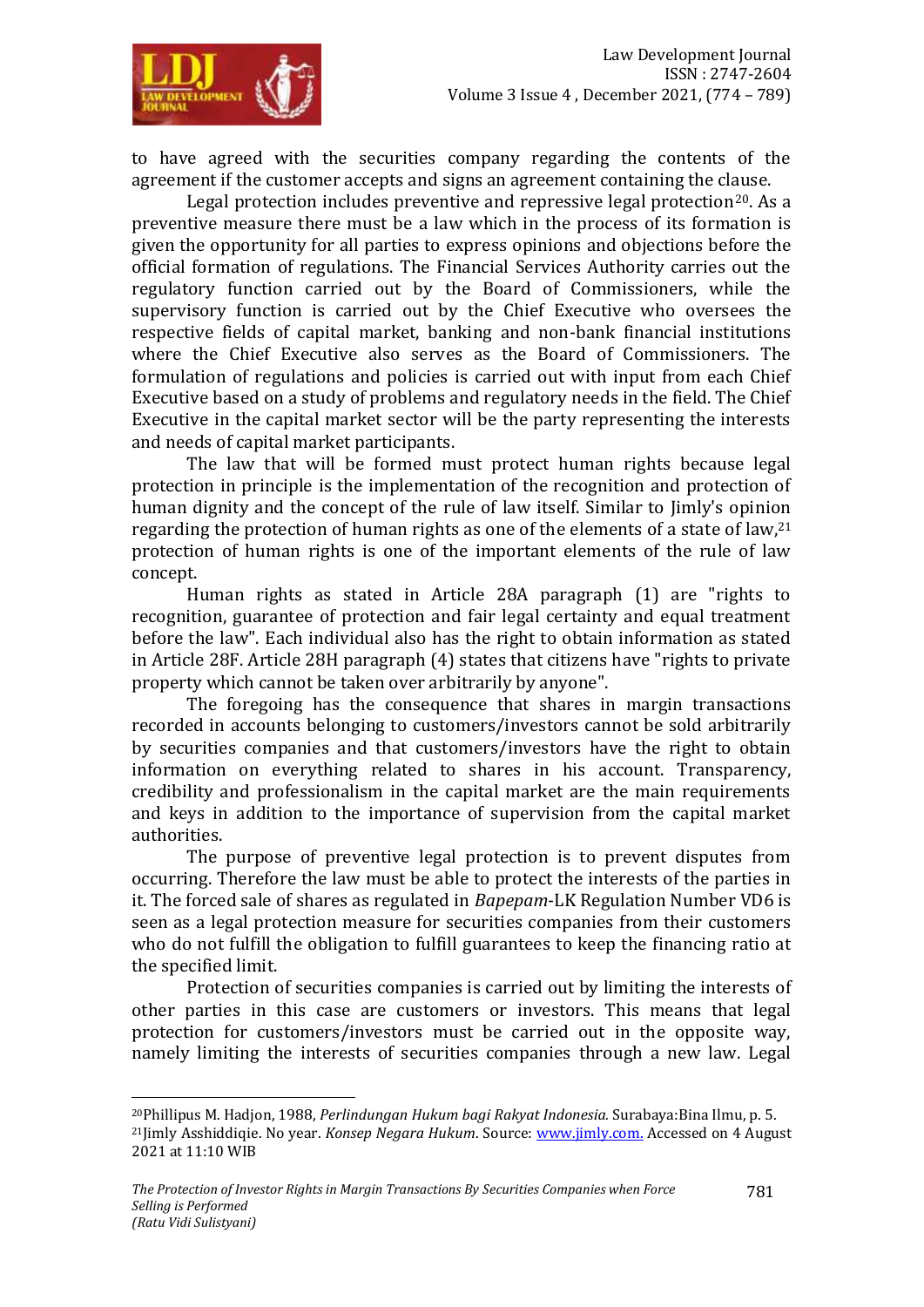

products that are formed as preventive legal efforts must also be predictive so that the law can provide legal guarantees and certainty.

Repressive legal protection aims to resolve disputes or problems that arise. This protection is related to law enforcement and the supervisory function of OJK. OJK can be a facilitator in order to resolve differences between actors in the capital market. The function of notification transparency, the mechanism for the sale of shares by force, confirmation of the results of the sale of shares, and dispute resolution are at the core of the whole process of selling shares by force. This whole process must reflect legal protection for investors whose parameters can be seen from the existence of preventive legal protection and repressive legal protection.

Based on the results of the discussion above, it can be seen that there is no form of legal protection for investors in the capital market which is specifically regulated in the Act. Investors who make transactions in the capital market are generally considered to have extensive knowledge (smart investors). This knowledge indicates that there is no loss that will be experienced during the transaction. However, every investor has weaknesses, and there is a need for protection from parties who can harm or want to gain profits by exploiting the weaknesses of investors. Negotiated market is a protection provided by the stock exchange to investors before an issuer is officially delisted.

The implementation of the protection of investors' rights in the analysis of the financing of margin transactions by a stock exchange company when a share sale is made forcibly is stated in the form of an agreement which is the principle of implementing the principle of freedom of contract between a securities company and its customers/investors, one of which is the rights and obligations of the parties as a form of legal protection. This principle is a topic in every legal study relating to contracts. This may be the most important domain in the contract but in its development it experienced ups and downs, unlike the principle of good faith which showed a stronger function, freedom of contract actually experienced a functional decline due to strong State intervention in limiting individuals in creating and regulating contractual relationships.22.

Civil law applicable in Indonesia recognizes the existence of freedom of contract, this can be concluded from the provisions of Article 1338 paragraph (1) of the Civil Code, which states that all contracts (agreements) that are legally made apply as law for those who make them. The source of freedom of contract is individual freedom, so that the point of departure is individual interests as well. Thus, it can be understood that individual freedom gives him the freedom to contract.

Freedom of contract is the basis for securities companies in carrying out contractualization actions. This is reflected for example in the right of cancellation, contract renewal or unilateral determination of sanctions by the securities company as stipulated in the provisions of article 12 paragraph (3) of the Securities Transaction Settlement Financing Agreement, namely that the Securities Company has the right to unilaterally terminate the securities transaction

 $\overline{a}$ 

<sup>22</sup>Endi Budiman. Op.cit., p. 113.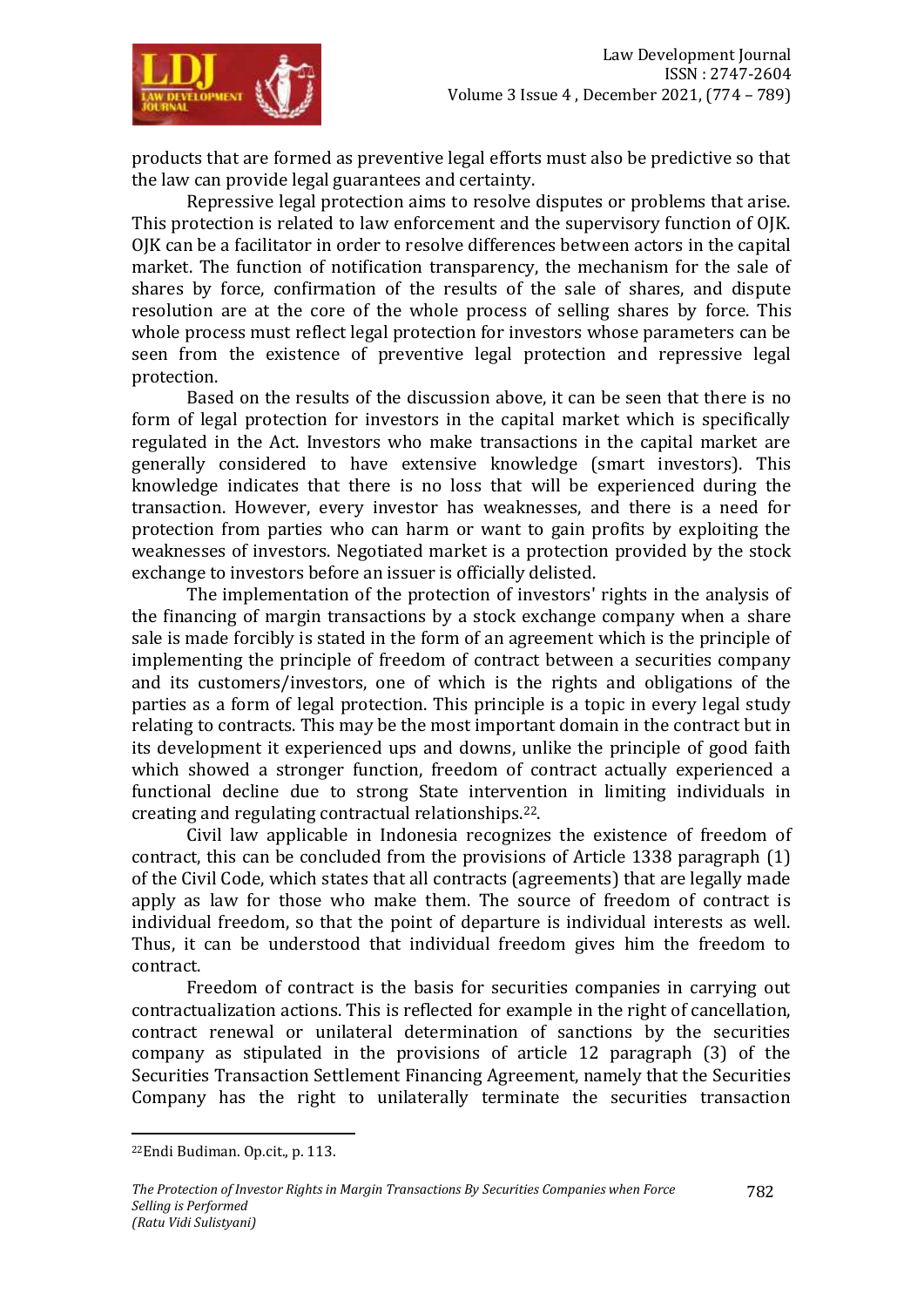settlement financing agreement. To protect the possibility of harm to individuals, especially securities companies, a law is ultimately needed as a basis for the court to decide. In this context, appropriate boundaries are needed that can be used as a reference.

Basically, the legal protection arising from the financing agreement for the settlement of securities transactions is materially protected. It is said to have been protected because it has fulfilled the legal requirements of an agreement according to Article 1320 of the Civil Code, namely:

- There is an agreement between the two parties, the meaning of the agreement is that both parties who make an agreement agree on the main things in the contract
- The ability to take legal action. The principle of being able to carry out legal actions is that everyone is an adult and has a sound mind. There are several opinions regarding the provisions for adulthood, according to the Civil Code, adults are 21 years for men and 19 years for women.
- There is an object. Something that is promised in an agreement must be something that is quite clear.
- The existence of a lawful cause, an agreement that does not use a lawful cause, or is made with a false or forbidden cause, has no legal force because it has fulfilled all of the above conditions, it can be said that the agreement has binding legal force. But not formally. This is because the legal position of the securities transaction settlement financing agreement is only in the form of a form, including an underhand agreement that does not meet the formality requirements.

An agreement that has fulfilled the formal requirements will have stronger evidentiary power. An agreement is said to have fulfilled the formal requirements if the agreement between the two parties is stated in the form of a certain deed and ratified by an authorized official in this case a notary. In this regard, it is necessary to strengthen the relationship between the securities company and the customer/investor in the sense that the relationship is not only stated in one form but must be stated in an authentic deed made by an authorized official, namely a notary, including the provision of guarantees by the customer/investor. , so that it has binding legal force as strong evidence for the parties as well as to third parties regarding the existence of a legal relationship between the Securities company and the Customer/Investor in carrying out margin trading and forced sells. Even though according to the provisions of Article 1338 of the Civil Code, all legally made agreements apply as law for the parties who make them. However, even though the formality requirements are not fulfilled, namely made before an authorized official, it does not mean that the Securities Transaction Settlement Financing agreement (including the provision of guarantees) is void, but as an ordinary agreement that does not provide the position of preference rights and executive power for creditors (securities companies). Even though according to the provisions of Article 1338 of the Civil Code, all legally made agreements apply as law for the parties who make them. However, even though the formality requirements are not fulfilled, namely made before an authorized official, it does not mean that the Securities Transaction Settlement Financing agreement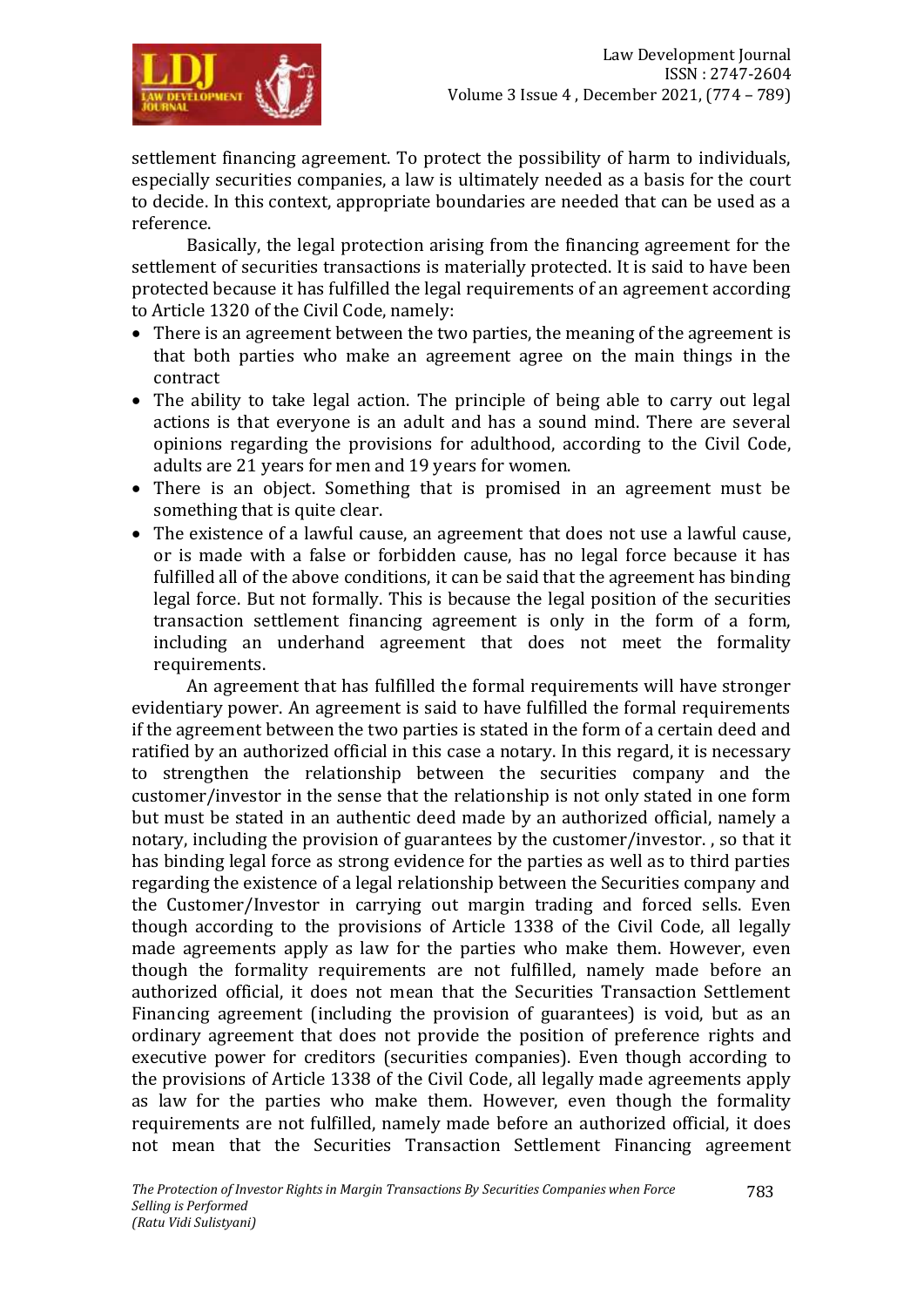

(including the provision of guarantees) is void, but as an ordinary agreement that does not provide the position of preference rights and executive power for creditors (securities companies). Even though according to the provisions of Article 1338 of the Civil Code, all legally made agreements apply as law for the parties who make them. However, even though the formality requirements are not fulfilled, namely made before an authorized official, it does not mean that the Securities Transaction Settlement Financing agreement (including the provision of guarantees) is void, but as an ordinary agreement that does not provide the position of preference rights and executive power for creditors (securities companies).

The results of research regarding the protection of investors' rights in the analysis of margin transaction financing by Stock Exchange Companies when a forced sale of shares is carried out in Indonesia can be seen in various forms of agreements which are the implementation of the principle of freedom of contract between securities companies and customers/investors, one of which is rights. and obligations of the parties as a form of legal protection. This principle is a topic in every legal study relating to contracts. This may be the most important domain in the contract but in its development it has ups and downs, unlike the principle of good faith which shows a stronger function,23.

Agreements or contracts that occur in margin transactions occur because of an agreement, which can be used as a benchmark to determine a person's attachment to a closed agreement so that the agreement is considered to have entered into force. Contracts that occur in margin transactions or forced selling are a form of agreement between the two parties to an existing agreement, where the agreement on the contract creates an attachment between the parties which in this case is between a securities company and a customer/investor, so that with this , then the principle of freedom of contract is very visible in margin transactions.

The margin transaction agreement is the result of an agreement between the parties involved, even though in reality the contract is not the result of a balanced negotiation between the two parties, but a form of contract that can be categorized as a standard contract where the contract existed before an agreement was reached in which one of the parties submits to the other party which then the other party simply agrees to the contract, so that the application of the principle of consensualism according to Indonesian contract law strengthens the principle of freedom of contract.

The principle of freedom of contract (*contractvrijheid*) relates to the contents of the agreement, namely the freedom to determine "what" and "with whom" the agreement is made. The agreement made in accordance with Article 1320 of the Civil Code has binding power, so that with the principle of freedom of contract and the open nature of Book III of the Civil Code, the parties in the margin transaction are free to determine the contents of the agreed contract which will ultimately be binding on both parties sides. Freedom of contract is important in supporting the interests of economic actors. It is this freedom that ultimately gives

<sup>23</sup>Yohanes Sogar Simamora. (2009). *Hukum Perjanjian, Prinsip Hukum Kontrak Pengadaan Barang dan Jasa Oleh Pemerintah.* Yogyakarta: LaksaBang, p. 38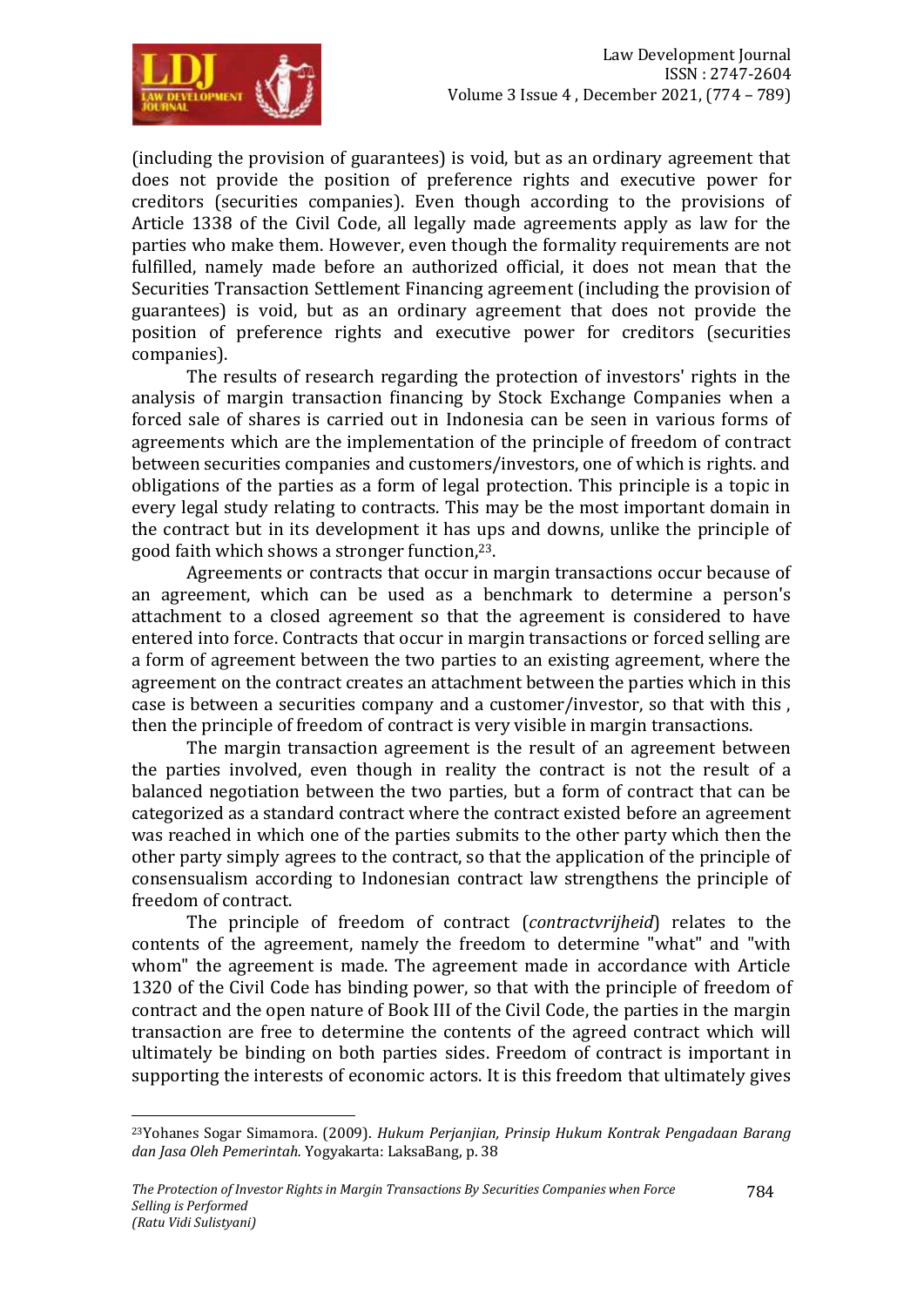

birth to the adhesion contract. Contracts which were originally individual in nature developed into collectives and, more importantly, with the nature of adhesion, there was a release of responsibility due to non-performance of an obligation.<sup>24</sup> Contracts that contain the nature of adhesion are clear implications and this is common in contracts made by the government. This is reflected, for example, in the existence of cancellation rights, contract renewals or the determination of sanctions unilaterally determined by securities companies.

To protect the possibility of causing losses to securities companies, a law is needed as a basis for the court to decide. In this context, appropriate boundaries are needed that can be used as a reference. Legal protection for securities companies in margin transactions is related to the provision of guarantees by investors. Basically, the protection of securities companies in the current conditions in the practice of margin transactions and forced selling is materially protected, but not formally. This is because the legal position of the agreement which is only in the form of a form including an agreement made under the hand is an agreement that does not meet the formality requirements, even though according to the provisions of Article 1338 of the Civil Code, all legally concluded engagements apply as law for the parties who make them. However, even though the formality requirements are not fulfilled, it does not mean that the financing agreement for the settlement of securities transactions (including the provision of guarantees) is void, but as an ordinary agreement that does not give the creditor (securities company) preferential rights and executive powers.

Actions that can be taken to protect investors' rights in the analysis of margin transaction financing by a Stock Exchange Company when a share sale is enforced in a progressive legal perspective through an internal control system and the implementation of a haircut by a securities company, which can be explained that in internal control This is also found in stock trading. *Bapepam*-LK as the supervisor of the capital market in Indonesia has issued a regulation on internal control, namely *Bapepam*-LK Regulation No. VD3 of 2010. The regulation stipulates that every securities company that conducts transactions for the benefit of nonaffiliated parties must have at least four sections or functions, including marketing function, risk management function, bookkeeping function, custodian function<sup>25</sup>.

The implementation of these 6 functions in securities companies is intended to prevent overlapping work in securities companies, which can be complemented by the implementation of Single Investor ID in line with the Indonesian Capital Market Infrastructure Development program launched by *Bapepam*-LK together with the Self Regulatory Organization (SRO). . The launch of the access facility on June 18, 2009 which is a protection for investors in investing in the capital market through the disclosure of information on their investment portfolios kept at KSEI, is the first step in implementing Single Investor ID. With the AKSes card, investors can carry out independent supervision to reduce the risk of misuse of investor securities by irresponsible parties.

1

<sup>24</sup>Munir Fuady. (1999). *Hukum Kontrak Dari Sudut Hukum Bisnis*. Bandung: PT. Citra AdityaBakti, p.39.

<sup>25</sup>Number 3 Bapepam-LK Regulation No. VD3 of 2010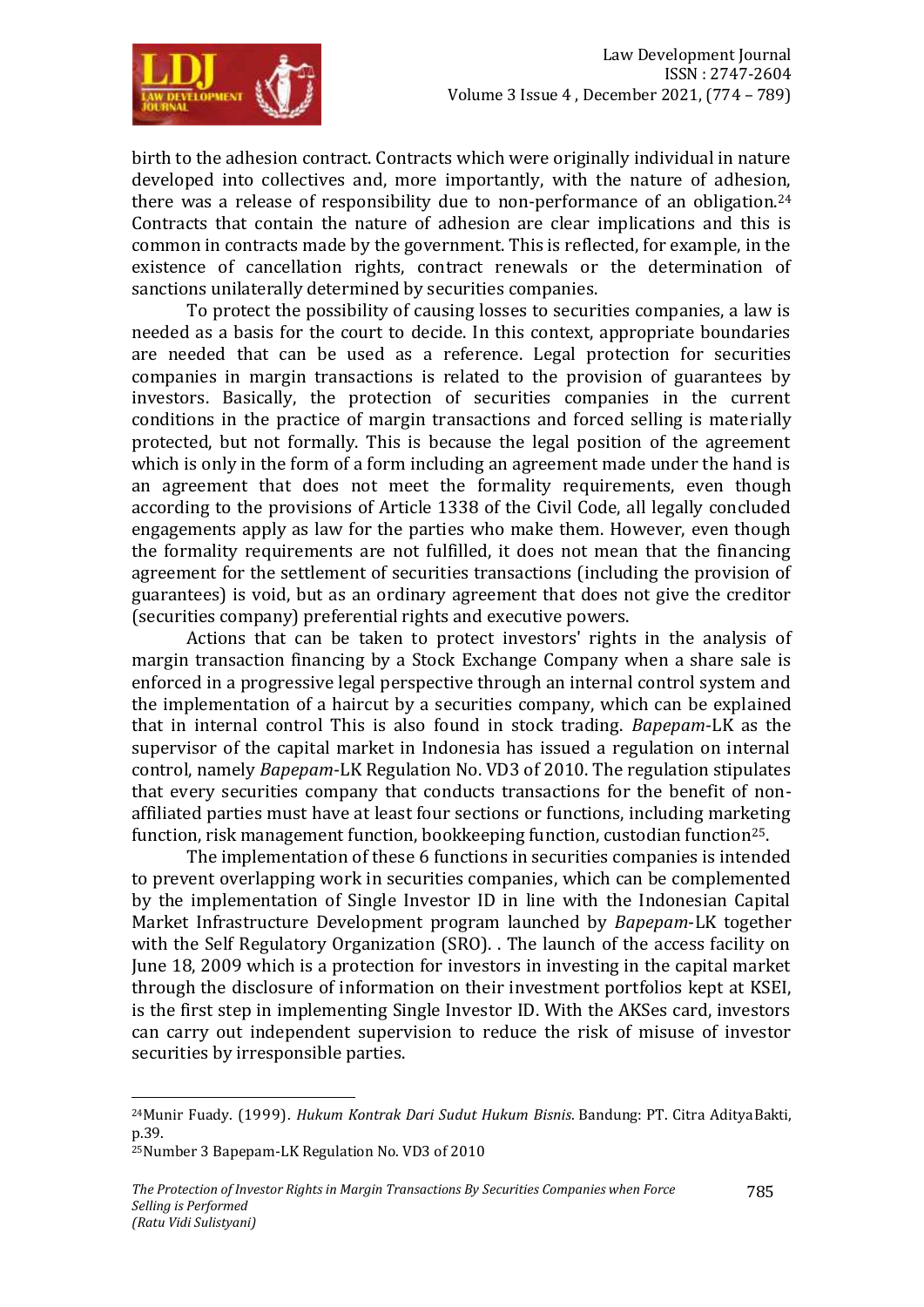

Another action that can be applied is implementing a haircut mechanism. The trading limit imposed on exchange members is 24 times the total free collateral. This trading limit is a risk control tool that uses a collateral or collateral approach in its calculations. Meanwhile, haircut is a factor that reduces the fair market value of securities in accordance with the risk of a certain percentage of the fair market value of the securities.

Collateral required by KPEI for clearing members (AK) consists of online and offline collateral. The online collateral referred to is money and or securities contained in the collateral account of each CM at KSEI. While the offline collateral in question is collateral outside the money and securities in the collateral account, namely stock exchange certificates, certificates of deposit, and bank guarantees. With the trading limit, the risk of failure of settlement can be minimized. This is because any obligations arising from CM transactions on the stock exchange will be calculated from the value of the collateral pledged to KPEI. Thus, if the CM fails to fulfill its obligations to KPEI at maturity, then KPEI, which acts as the guarantor, still has collateral to cover the market risk that may arise.

Roughly speaking, the collateral currently set by KPEI is around 20-25% of the value of buying and selling transactions after netting. This figure is considered sufficient for stocks that are classified as liquid but on the other hand too small for other stocks, where the risk of price fluctuations can be much higher than that and not necessarily liquid either. Based on this explanation, adjustments can be made to the amount of collateral and hair cut. Ideally, each stock has a different hair cut and collateral requirements.

The existence of the collateral can be used to provide guarantees that contain a wealth (material) or a statement of ability (immaterial) which can be used as a source of debt repayment in the event of default, the lender can have the collateral. This guarantee is a matter that is very closely related to the bank in the technical implementation of lending. Credit provided by the bank needs to be secured. Without security, it is difficult for banks to avoid future risks, as a result of a customer's underperformance. To get certainty and security from their credit, the bank takes security measures and asks prospective customers to bind certain goods as collateral in granting credit. The purpose of using this guarantee is to provide certainty and security of its credit, securities companies take security measures and ask prospective customers to bind certain goods as collateral in granting credit and are regulated in Articles 1131 and 1132 of the Civil Code.

In relation to the guarantee provided by the customer, in addition to the existence of a margin securities account, to protect the funds that have been provided by the securities company in the form of financing facilities or value, the securities transaction settlement financing agreement has regulated several things, including:

- Client's regular securities account, which is a securities account in the name of the customer that must be opened at a securities company that contains notes regarding the position of securities and/or funds owned by the customer; and
- Margin deposit, which is the total value of collateral in the form of money and/or securities (which will be valued in money) and must have an adequate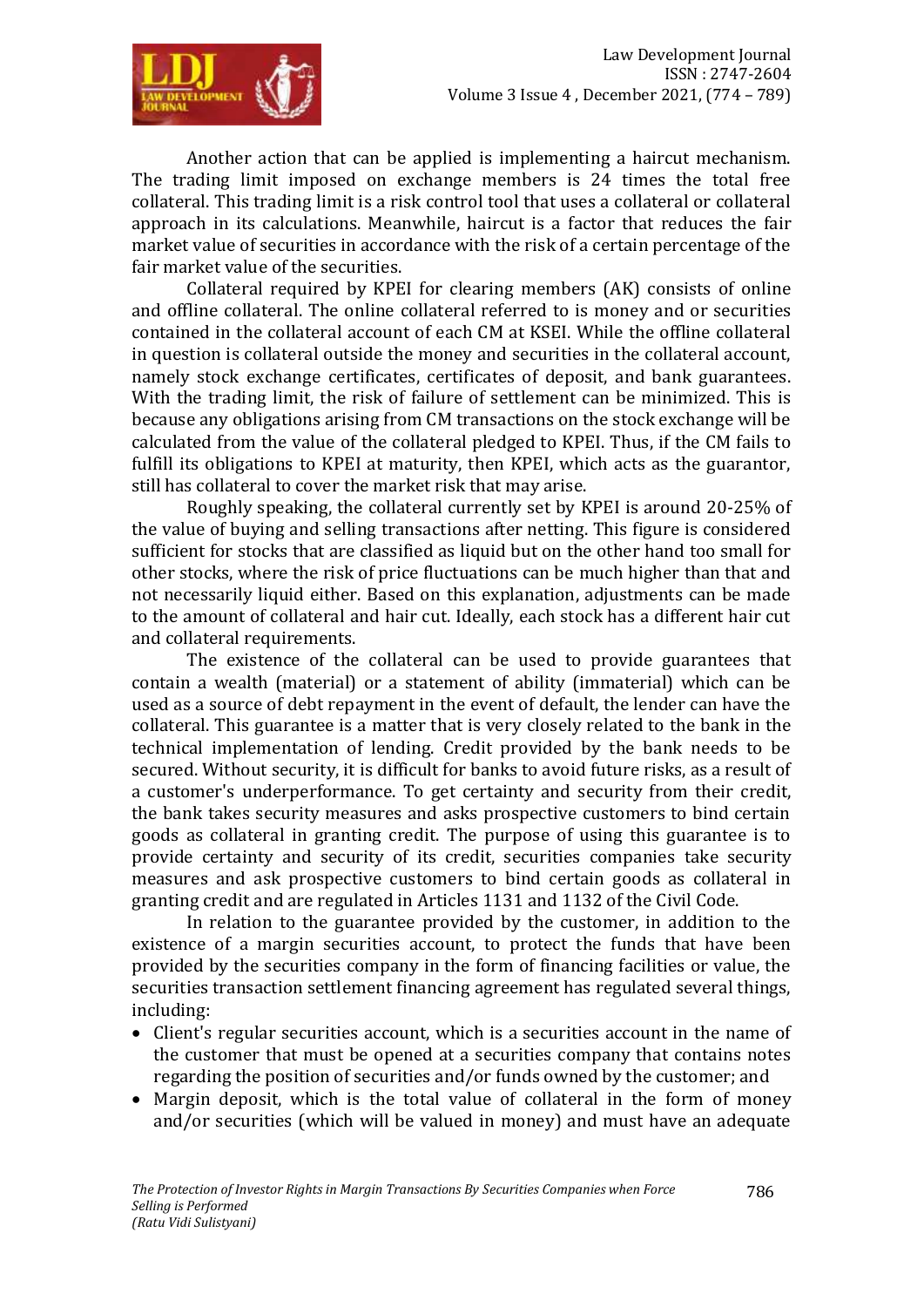

and acceptable value according to the consideration of the securities company in the margin securities account.

The value of the financing guarantee that must be maintained by the customer is at least 135% of the fair market value of the securities transacted by forced selling (short position). If the value of the guarantee has decreased to less than 135%, then the customer is required to add collateral within 3 trading days so that the guarantee value is at least 135%. If within 3 trading days the customer does not deposit additional collateral, then on the 4th trading day since this condition occurs, the securities company is obliged to purchase securities in a short position so that the collateral value is at least 135%. Furthermore, if the collateral value is less than 120%, then the securities company is required to purchase securities in the short position so that the collateral value is at least 135% of the fair market value of the securities in the said short position.<sup>26</sup> In addition, to guarantee repayment of customer debts to securities companies and to ensure the fulfillment of all customer obligations to securities companies arising from financing agreements for securities transaction settlements and/or other agreements that now exist/or are made in the future between customers and securities companies, then The customer will provide additional guarantees including making a notarial acknowledgment of debt for the facility or the value of the financing plus interest and other fees payable.

In this regard, it is necessary to affirm the relationship between the company and investors in the sense that the relationship is not only stated in a form but must be stated in an authentic deed made by an authorized official, namely a notary. This includes the provision of guarantees by investors, so that they have binding legal force as strong evidence for the parties and for third parties, regarding the existence of a legal relationship between securities companies and investors.

#### **4. Clossing**

 $\overline{a}$ 

The concept of ideal investor legal protection in the sale of shares by force in the financing of margin transactions includes preventive legal protection and repressive protection. As preventive legal protection, the formation of law must be carried out democratically and the resulting legal products must be able to accommodate the protection of human rights, protect the interests of the parties in it and be predictive in nature to be a reference for action. Repressive legal protection regulates dispute resolution. Several provisions in *Bapepam*-LK Regulation Number VD6 on Financing of Securities Transactions by Securities Companies for Customers and Short Selling Transactions by Securities Companies should be amended. Changes are needed regarding the subject matter of the agreement as regulated in number 4 which is contrary to the legality of the standard clauses in the Consumer Protection Law. The mechanism for forced selling of shares must also be further regulated so that crossing practices that tend to harm customers/investors can be avoided. Number 6 letter b point 8 regarding confirmation of post-force sale of shares should not be limited to confirmation in

<sup>26</sup>Number 6 letter c point 7 Bapepam-LK Regulation No. VD6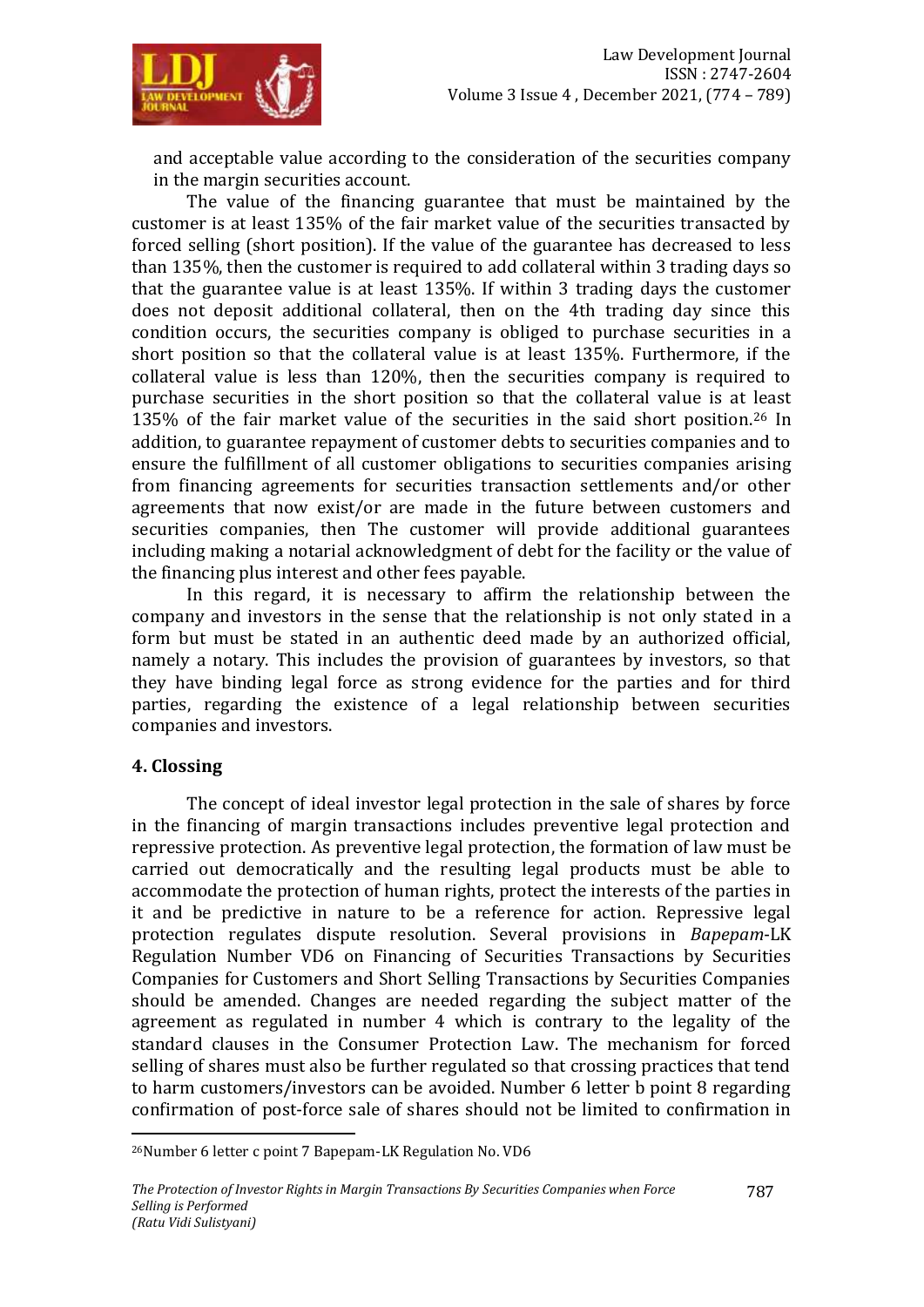

writing. Implementation of protection of investor rights in the analysis of margin transaction financing by Stock Exchange Companies when selling shares by force has been implemented through a contract accompanied by the implementation of an internal control system and the implementation of haircuts by the IDX. In connection with the findings of the research and discussion, the suggestion that can be conveyed by the author is that the protection of investors' rights for the occurrence of forced sales in securities companies can be carried out through the imposition of administrative sanctions on violators of the rules as an *ultimum remedium* which must be explained in detail in capital market regulations and protection. Investors' rights to the occurrence of forced sales in securities companies in a progressive legal perspective can be carried out through the implementation of good governance in order to create a system of information transparency and increase IDX's accountability, so that a system of equality and fairness is realized, as well as accountability in order to accommodate the interests of shareholders.

## **5. References**

## **Journals:**

- [1] Agung Sudjati Winata. Perlindungan Investor Asing dalam Kegiatan Penanaman Modal Asing dan Implikasinya Terhadap Negara. 2018. *AJUDIKASI: Jurnal Ilmu Hukum*, Vol. 2 No. 2. December 2018. p. 127. Source: [file:///C:/Users/user/AppData/Local/Temp/902-Article%20Text-2890-1-](file:///C:/Users/user/AppData/Local/Temp/902-Article%20Text-2890-1-10-20181231-1.pdf) [10-20181231-1.pdf](file:///C:/Users/user/AppData/Local/Temp/902-Article%20Text-2890-1-10-20181231-1.pdf)
- [2] Bagus Sujatmiko and Nyulistiowati Suryanti. Perlindungan Hukum Bagi Investor Pada Perusahaan Terbuka Yang Pailit Ditinjau dari Hukum Kepailitan. Jurnal Bina Mulia Hukum Volume 2, No. 1, September 2017. p. 16. Source:<https://jurnal.fh.unpad.ac.id/index.php/jbmh/article/view/88/41>
- [3] Chuasanga A., Ong Argo Victoria. (2019). *Legal Principles Under Criminal Law in Indonesia and Thailand,* Jurnal Daulat Hukum, Vol 2, No 1 (2019) <http://jurnal.unissula.ac.id/index.php/RH/article/view/4218>
- [4] Fitria Dina. 2015. *Perlindungan Hukum Terhadap Investor Dalam Hal Jual Paksa (Forced Sell) Di Pasar Modal (Studi Di Pt. Bni Securities Padang).* Diploma Thesis, Upt. Perpustakaan Unand. URL. <https://onesearch.id/Record/IOS3153.115>
- [5] Juli Asril. 2019. *Margin Trading* Di Pasar Modal Dan Regulasinya Di Indonesia. *Jurnal Ilmiah Mea (Manajemen, Ekonomi, & Akuntansi)*, Vol. 3, No. 1, 256-273. URL

[http://journal.stiemb.ac.id/index.php/mea/article/view/819.](http://journal.stiemb.ac.id/index.php/mea/article/view/819)

[6] Ria Sintha Devi. Perlindungan Hukum Bagi Penanaman Modal Asing (PMA) Di Indonesia. 2019. *Jurnal Rectum*, volume I, No. 2, July 2019. p. 142. Source:https://jurnal.darmaagung.ac.id/index.php/jurnalrectum/article/vie w/227

#### **Books:**